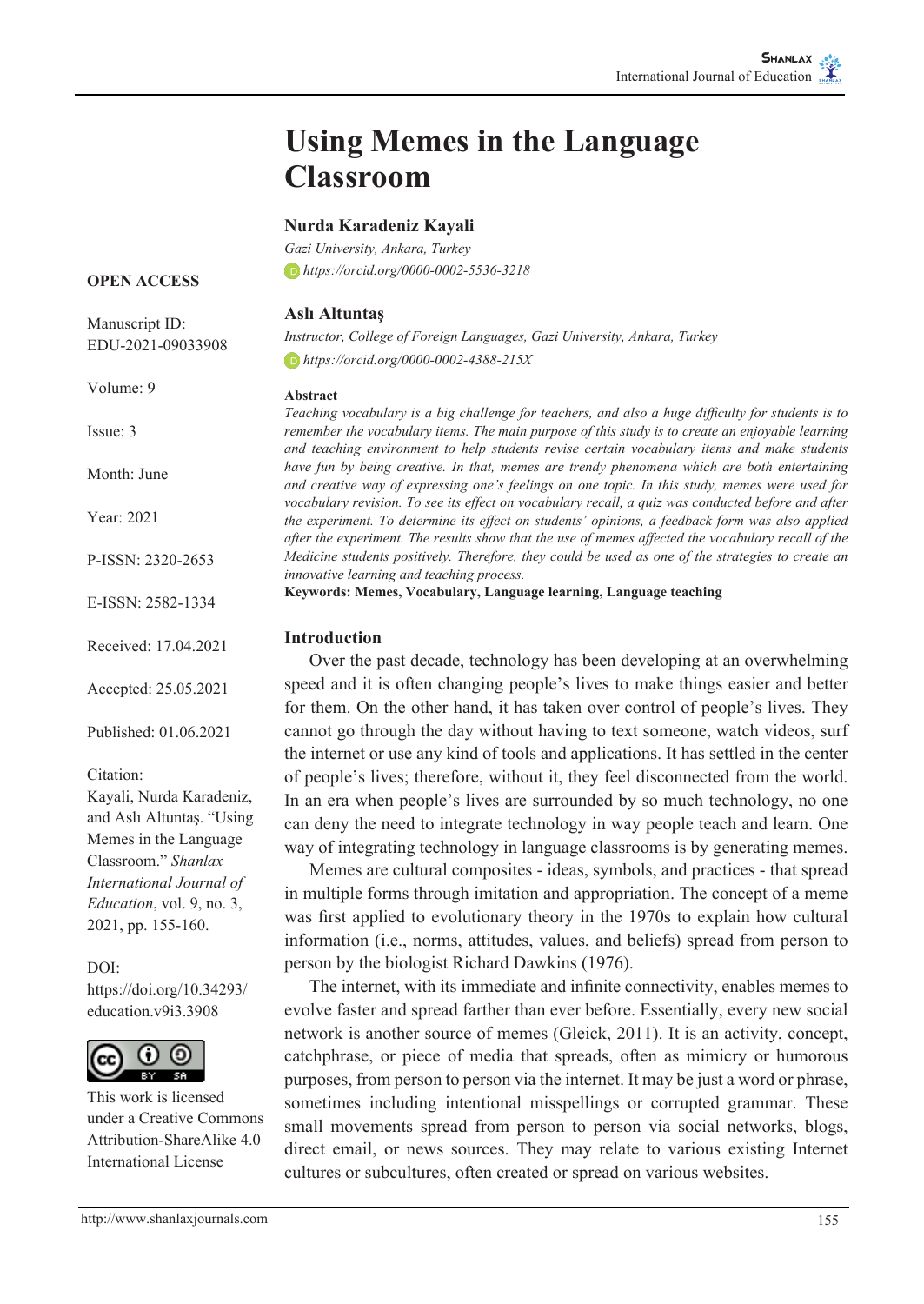An internet meme usually takes the form of an image, GIF, or video. A meme is defined "in our case" as an idea or image spread very quickly on the internet.

In language learning classes teaching and learning vocabulary has a significant importance since the number of new vocabulary is high in one lesson especially if you have to follow a coursebook or if the students are at low proficiency level. Teaching vocabulary means giving the word's definition, doing exercises about it, understanding and using them in new contexts, teaching its synonyms and antonyms and so on. However, it is not over because learning and recalling these vocabulary items is as challenging for the students as they have to practice and recycle the newly-learned vocabulary items in order to recall them when needed.

In previous studies, memes were used for different purposes. In one study, memes and Instagram enhance students' participation (Purnama, 2017). The participants of the study were 23 EFL students of Health College in the Malang. In their research, they used observation and questionnaires. Each group was asked to develop one meme based on the given topics that they had received during English classes. Each group was assigned to upload or post their meme creation in the appointed Instagram account. Results of the study showed that creating memes supports intrinsic, integrative and instrumental values which affect the students' motivation. Namely, using memes supplied the actual process of learning the target language-intrinsic value; target language itself and its speaker-integrative value; and consequences and benefits of having learned the target language-instrumental value. These are the values and attitudes; as Dörnyei (2001) explained, "the most far-reaching consequences in motivating L2 learners can be achieved by promoting positive language-related values and attitudes."

In another study (Davison, 2012), they defined a meme, brief history of the memes, early internet memes and at the same time, current internet memes. Also, some types of memes' language examples were given.

The other study (Baysac, 2017) made use of psychological phenomenology aimed at describing the lived experiences of the teachers in using

humorous memes in the 21st century class of learners and how they face the challenges of using humorous memes in their classes. In conclusion, the teachers stated their experiences with those words as shown in the table:

| <b>Statements of Teachers' Experience</b> |                                                                                                                 |
|-------------------------------------------|-----------------------------------------------------------------------------------------------------------------|
| $\bullet$                                 | Arouse students' attention                                                                                      |
|                                           | Appropriate the value of the course I teach                                                                     |
| $\bullet$                                 | Promote global consciousness                                                                                    |
|                                           | Tarrier of the card of the control of the control of the control of the control of the control of the control o |

- It makes the class happy
- Set the mood of the class
- Determining the readiness of the students
- Had their undivided attention
- Could spark moments of laughter
- Filter the affective domain
- Sustainer of learning interest
- Concretely visualize an idea or concept
- Making the setting a very light atmosphere

As clearly stated, memes are great ways to have a positive atmosphere and grab the students' attention throughout the lesson. In this study, memes were used as an in-class vocabulary revision activity. Students worked in pairs and created their memes with the given photos and target vocabulary items.

#### **Method**

The study was conducted in March 2019 at Gazi University, College of Foreign Languages in Turkey. In the College of Foreign Languages, classes are organized according to the student's scores in the placement test to have homogenous classes in the fall term. The classes are organized according to students' departments (Engineering, Economics and Administrative Sciences, Architecture and Medicine). There were nearly 43 classes organized according to the students' departments. Two Medicine classes with nearly forty students were chosen. They were 18 male and 20 female and their ages ranged from 17 to 20.

Before the experiment, all of the students studied English in the School for more than 5 months. Thus, the students had been exposed to the same amount of English. To assure the homogeneity of the two groups in terms of their general proficiency in English, classes' general point of average was the same (83/100). For general English, Speak Out Intermediate books were being used.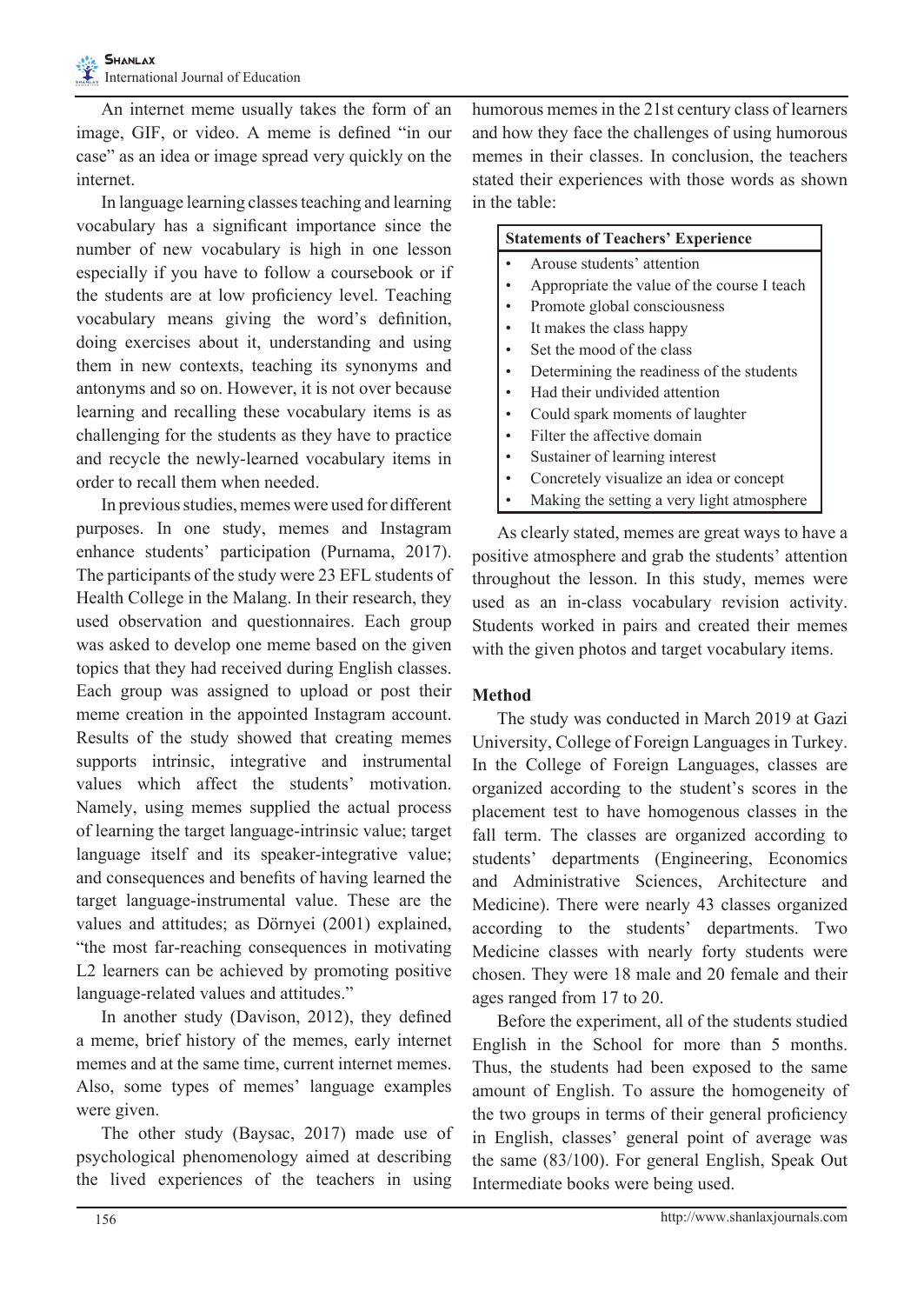### **Data Collection**

The instrument in this research is a quiz (15 questions - fill in the blank statements) Appendix 1 (the quiz). A poll of target vocabulary items was created from the two units which were covered the previous week and a quiz of 15 fill-in-blanks statements was designed to be used before and after the creating memes activity to check its effect on vocabulary recall. To find out about students' opinions, a feedback form was applied after the experiment Appendix 2 (feedback form).

Before the study a brief information about the memes was given to the students; also, some student and university life memes were shown as examples. The quiz was applied to the students as a pre-test to see if using memes is an effective way to recall. During the study, for vocabulary revision, target vocabulary items of Unit 9 and 10 were grouped into 3 sets. Students worked in pairs and were supposed to create a meme by using these sets of 3 words. The images were given by the instructors.

Since unit themes are a little bit abstract, the vocabulary items were hard to combine as well. So, the students had difficulty in developing a meme. However, they could all do it well with the help of pair work. In this case, students were given the image, an empty laminated paper and a board marker. It was not an internet meme because of an access problem to the internet.

Each group was given the image and 3 vocabulary items and the same amount of time. Guidance and help were supplied when needed.

Three vocabulary items related to the environment and a trendy meme photo were a challenge to complete. Still, the students both revised the vocabulary items and put them in a context and also use the words in the sentence, which requires higher thinking skills. If they made use of only 2 of the words (because of irrelevant content), it was welcomed too.

After completing their memes, they were supposed to share on Whatsapp to vote on the best. By doing so, the students were able to read and check all of their friends' memes. On voting, they were appreciated by their peer.



In Figures 1  $\&$  2, it can be seen that all of the target 3 items were used. In Figure 2, it is also seen that the students changed the part of speech of one word- invention- and they used it as an inventor in the correct way.



In Figures  $3 \& 4$ , the students used only two of the target items. However, they individualized their situation as content in Figure 4. Since they are Medicine students, they know how difficult to enter the faculty.

# **Findings and Discussion**

This chapter attempts to present the analysis of the data by providing a graph. In fig. 5, below blue line shows the pre-test results and the red line shows the post-test results. It can be concluded from the figure that there has been an increase in the post-quiz results of students compared to the pre-quiz results.

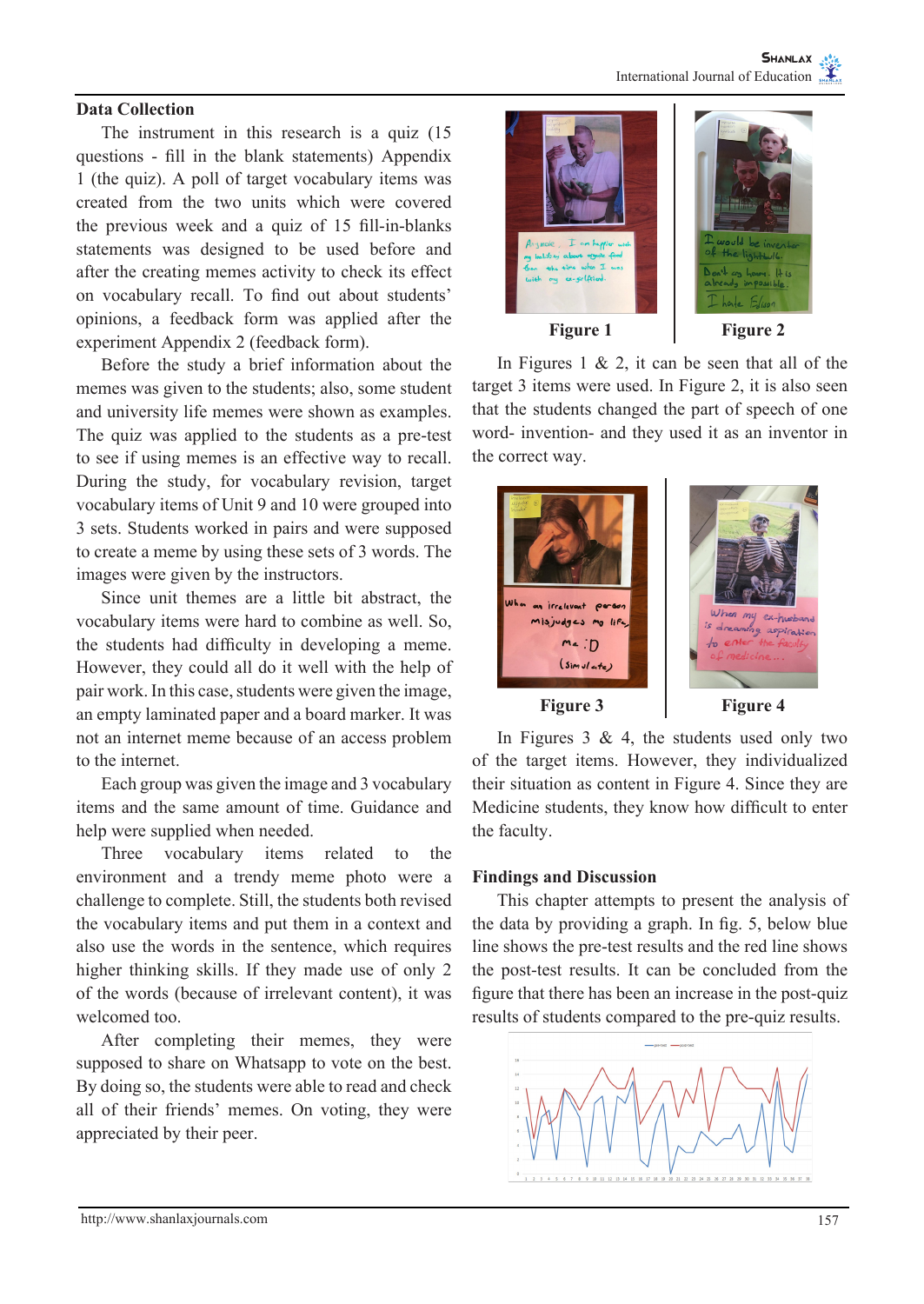When we have a look at the feedback form to understand student's ideas about the activity, the results were again promising. We originated the feedback form in 4 categories: 'What is your opinion about using memes in the classroom?', 'Have memes helped you to remember words better?', 'Do you find creating memes enjoyable?' and 'Would you like to have this kind of classroom activity for another topic?'

Regarding the first question on the feedback form related to the students' opinions, they found the memes in the classroom use, good, fun, interesting, enjoyable, beneficial and efficient. They expressed that it has so many benefits. They stated that they enjoyed the activity. They said it was an enjoyable activity and it helped them to learn how to use some words.

The second question on the feedback form asks whether the memes have helped them to remember words better. Most of the students stated that using photo images and colorful cards to write their memes on made them more memorable, that forming sentences with the given words helped them to remember those words more easily, and that before the memes, it was difficult for them to remember the vocabulary items. Still, after doing the memes activity, they learned the words. In conclusion, they said they found this method useful.



**Figure 6** 

As it is clear in Figure 6 that the students want their teacher to carry on doing this.

Using memes in the classroom made them help to learn more effectively. It helped them remember words better.

In the third part asking, "Do you find creating memes enjoyable?" again, students said, "yes, of course. When I did it, I had lots of fun." Although the

activity was a bit hard to do for them, it was pretty good. They asserted that they also enjoyed while reading the memes produced by the other groups in their class.

The last question was about whether the students would enjoy doing this kind of classroom activity for another topic. The students certified that they would love to try this kind of activity more because they learn better. At the same time, they have fun in the classroom and that it is a much more effective method than studying traditionally and learning words by heart; however, they stated that they found it a bit difficult as it requires production.

All in all, this study reached its aim in creating a fun and beneficial teaching and learning environment. Students who were subject to this study were all willing to participate in the activity. In their groups, they were enthusiastic about creating the best meme among the others because when they created their memes, they shared them on the classroom WhatsApp group and the best meme was chosen. They reflected these in a positive way on their feedback forms.

# **Conclusion**

This study seeks to facilitate the language learning process, especially by incorporating images, vocabulary items and written text, namely memes. The result, as is expected, shows that the use of memes affected the vocabulary recall of the Medicine students who study at the College of Foreign Languages positively. There are many positive effects of employing memes for language students to be more creative and engaged in language learning. First of all, using memes in vocabulary revision activities promotes the students' proficiency level. The students scored higher in the post-test, having been conducted memes in the classroom. Secondly, the students became more interested in the activity by images. They tried to come up with contexts and use the target words in the right way. Last but not least, memes created a positive teaching and learning environment, which helped the students cast aside the burden of learning a new language and concentrate solely on the learning task.

Creating memes for vocabulary revision itself was an effective and fun activity for students. After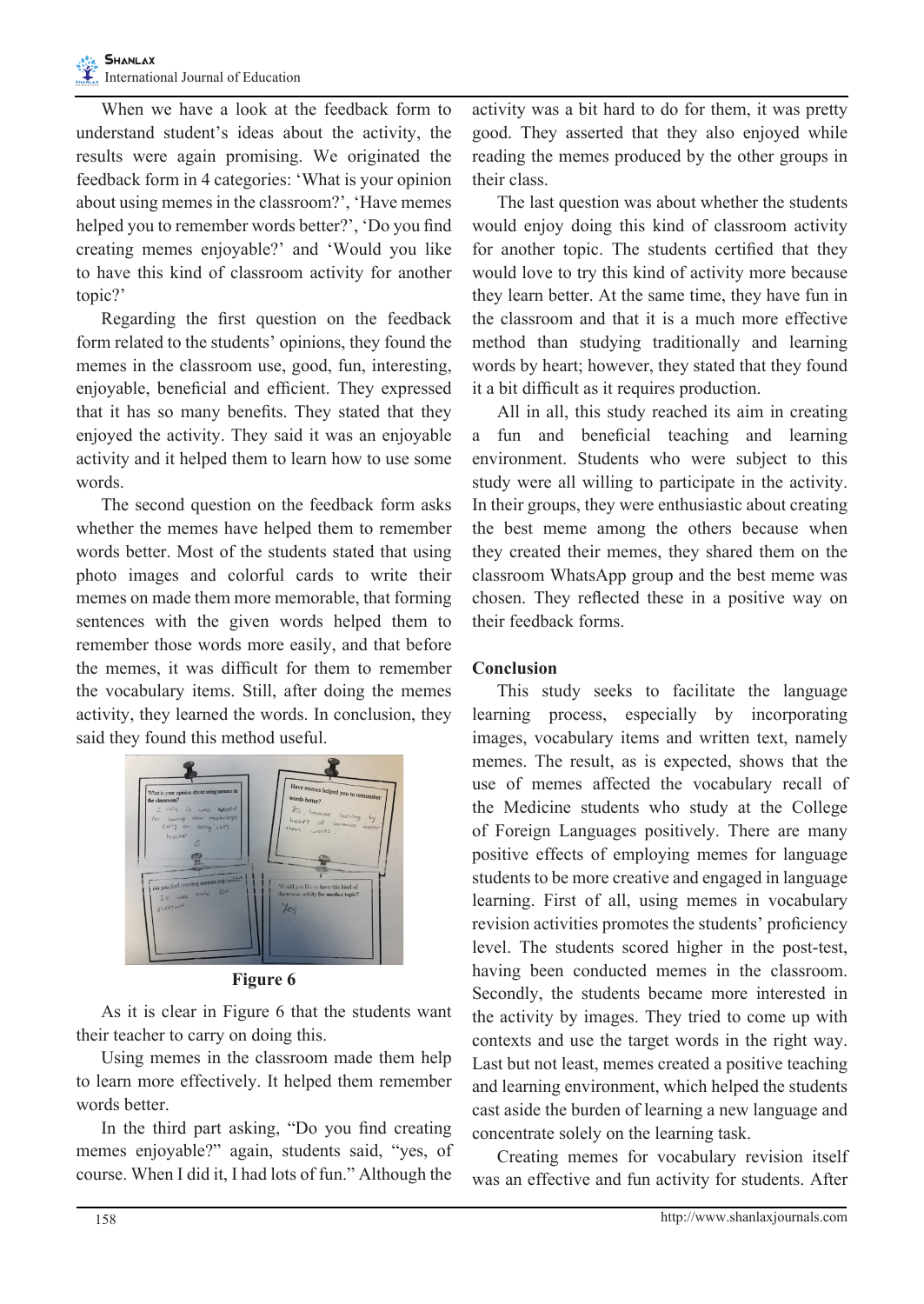generating their memes with the given words on the given images, sharing them on the classroom WhatsApp group to select the best meme of the classroom was even more challenging, engaging and joyous. However, they were really honest while selecting the best meme. They did not vote for their memes to be selected. They voted for the meme they liked most.

The results of this study overlapped with the study by Purnama (2017) in that, in our case, students shared the memes on a classroom WhatsApp group and were voted by their friends to choose the best meme in the classroom. When they got voted by their friends, it affected their motivation in a constructive way.

# **Suggestions**

Since we are teaching digital natives, who perform and rely almost all of their activities on technology, as Prensky (2001) stated, we should be integrating technology into our classes. Purnama (2017) used memes and Instagram to enhance students' participation. She used two groups as participants and they were supposed to develop one meme based on the given topics and upload or post their memes in the appointed account.

Baysac (2017) emphasized that with the advent of e-technology, teachers are fast exploiting humorous memes to spice up their lectures. In our study, due to some physical drawbacks, we preferred a nontechnological method of using memes. However, a meme can take the form of an image, GIF, or video. Thus, there are some websites and tools on the internet that can be used to generate memes. Videos can be used as a form of creating memes, as well.

# **References**

- Baysac, Paulo Emmanuel G. "Laughter in Class: Humorous Memes in 21st Century Learning." *Journal of Social Sciences*, vol. 6, no. 2, 2017, pp. 267-281.
- Davison, Patrick. "The Language of Internet Memes." *The Social Media Reader*, 2012, pp. 120-134.
- Dawkins, Richard. *The Selfish Gene*. Oxford University Press, 1976.
- Dörnyei, Zoltán. "New Themes and Approaches in Second Language Motivation Research." *Annual Review of Applied Linguistics*, vol. 21, 2001, pp. 43-59.
- Gleick, James. "What Defines a Meme?" *Smithsonian*, 2011, http://www.smithsonianmag. com/artsculture/What-Defines-a-Meme. html?c=y&story=fullstory
- Prensky, Marc. "Digital Natives, Digital Immigrants." *On the Horizon*, vol. 9, no. 5, 2001.
- Purnama, Agnes Dian. "Incorporating Memes and Instagram to Enhance Student's Participation." *Language and Language Teaching Journal*, vol. 20, no. 1, 2017, pp. 1-14.

# **Appendix 1A**

 $\frac{1}{2}$  ,  $\frac{1}{2}$  ,  $\frac{1}{2}$  ,  $\frac{1}{2}$ 

# **Fill in the Blanks with the Words from the Box (There is one extra)**

| mispronounce  | charismatic    | era        |
|---------------|----------------|------------|
| irrational    | reusable       | misjudged  |
| revolution    | fortnight      | inability  |
| insulated     | underestimated | irrelevant |
| disobeying    | protect        | harmful    |
| inappropriate |                |            |

- 1. The influence of the media should never be
- 2. I thought he wasn't going to support me, but I \_\_\_\_\_\_\_\_\_\_ him.
- 3. David's clothes were wholly \_\_\_\_\_\_\_\_\_\_ for such a formal occasion.
- 4. Mustafa Kemal Atatürk has been the most leader ever.
- 5. I know it is quite , but I am frightened of butterflies.
- 6. Sophie is a rebellious girl. She has a tendency of \_\_\_\_\_\_\_\_\_\_ rules.
- 7. We spent a with my ex-wife in İstanbul two years ago. However, it wasn't enough to see all the beautiful sights in the city.
- 8. You can have your house against heat loss by having the windows double-glazed.
- 9. These documents are pretty \_\_\_\_\_\_\_\_\_\_ to the present investigation.
- 10. The ex-prime Minister used to some words although he was very talented at giving speeches.